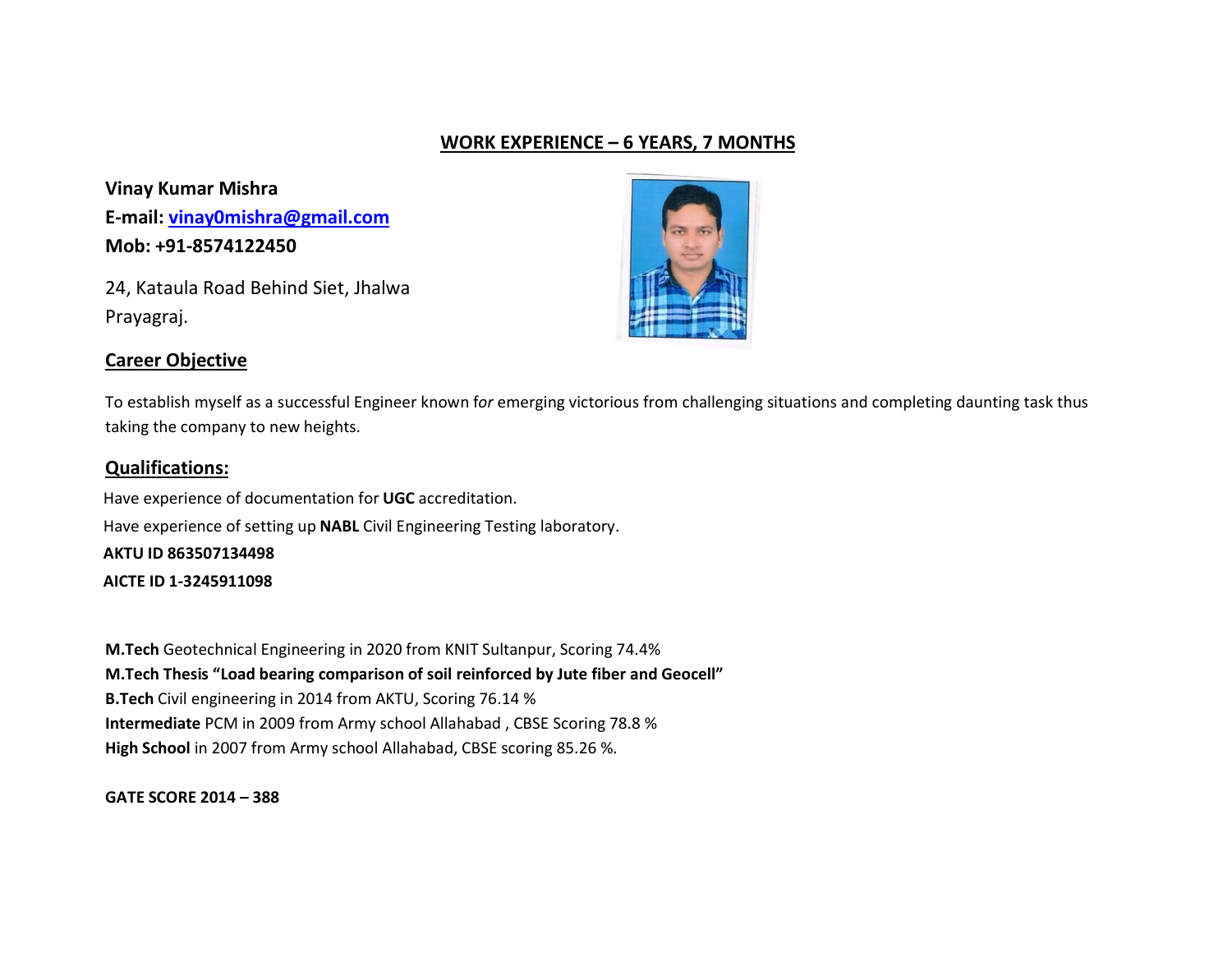#### GATE SCORE 2015- 412

#### WORK EXPERIENCE

- One Year as Technical Manager at Balaji Testing Laboratory Prayagraj. (EMP- BTRL01)
- Assistant Professor in Department of Civil Engineering at SIET Prayagraj. (EMP-020505)
- $\triangleright$  Site Engineer at DFCCIL project of New Mirzapur Station. (EMP- PE2017006)
- $\triangleright$  Site Engineer at BV Constructions Prayagraj. (EMP-A20150008)
- $\triangleright$  Sr Lecturer at BBD University Lucknow (EMP- 201400036)

# Other Responsibilites

- $\triangleright$  Technical manager at Balaji Testing and Research Laboratory Prayagraj, NABL accredited.
- HOD Civil Engineering at Shambhunath Institute of Engineering and Technology Prayagraj
- $\triangleright$  Member of Innovation cell of the institute.
- $\triangleright$  Member of Entrepreneur Cell of the Institute

### Technical competencies

- $\triangleright$  Can perform detailed planning and estimation work.
- $\triangleright$  Expertise in all civil engineering laboratory tests.
- AutoCAD : I am able to draft the drawings, plans, sections of the desired buildings. I have done the course from Cadd Centre in A grade.